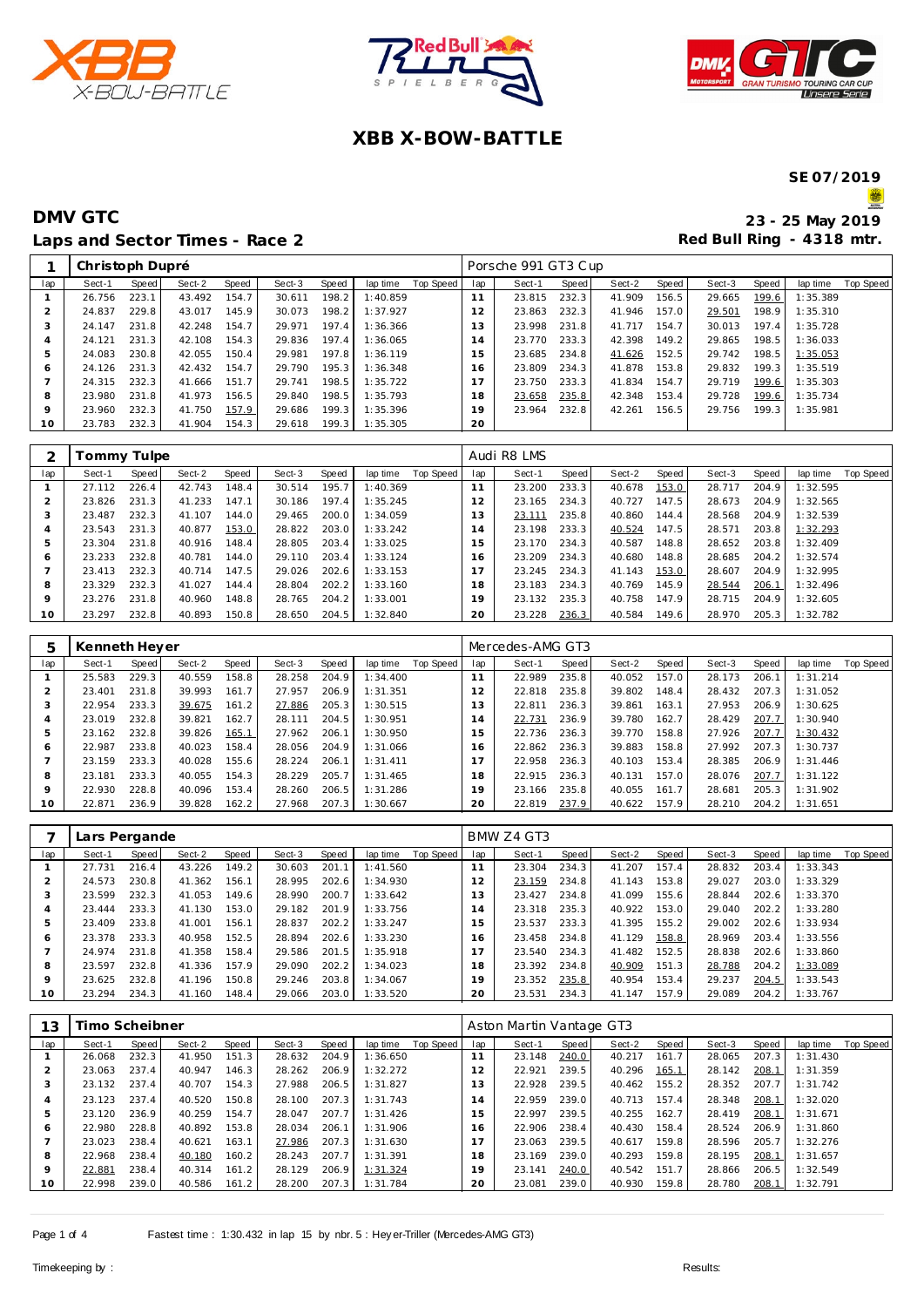





# **XBB X-BOW-BATTLE**

**SE 07/2019**

S

| 15  | Mario Hirsch |       |        |       |        |       |          |           |     | Mercedes-AMG GT3 |       |        |       |        |       |          |           |
|-----|--------------|-------|--------|-------|--------|-------|----------|-----------|-----|------------------|-------|--------|-------|--------|-------|----------|-----------|
| lap | Sect-1       | Speed | Sect-2 | Speed | Sect-3 | Speed | lap time | Top Speed | lap | Sect-1           | Speed | Sect-2 | Speed | Sect-3 | Speed | lap time | Top Speed |
|     | 25.991       | 227.3 | 41.753 | 153.4 | 28.760 | 205.3 | 1:36.504 |           |     | 23.230           | 237.9 | 40.422 | 162.2 | 27.924 | 209.7 | 1:31.576 |           |
|     | 23.292       | 235.8 | 40.638 | 151.7 | 28.257 | 208.1 | 1:32.187 |           | 12  | 22.986           | 239.5 | 40.283 | 153.4 | 27.883 | 209.7 | 1:31.152 |           |
| 3   | 23.167       | 237.4 | 40.605 | 151.7 | 28.047 | 207.7 | 1:31.819 |           | 13  | 22.826           | 239.0 | 40.462 | 162.7 | 27.811 | 208.9 | 1:31.099 |           |
| 4   | 23.164       | 237.4 | 40.387 | 150.8 | 27.999 | 208.1 | 1:31.550 |           | 14  | 22.826           | 239.5 | 40.135 | 163.1 | 27.970 | 207.3 | 1:30.931 |           |
| 5   | 23.112       | 236.3 | 40.419 | 155.6 | 28.025 | 209.3 | 1:31.556 |           | 15  | 22.861           | 239.5 | 40.118 | 152.5 | 28.188 | 207.7 | 1:31.167 |           |
| 6   | 23.286       | 209.6 | 40.720 | 157.4 | 27.974 | 207.7 | 1:31.980 |           | 16  | 22.782           | 240.6 | 40.183 | 157.9 | 27.959 | 208.5 | 1:30.924 |           |
|     | 22.999       | 237.4 | 40.339 | 158.4 | 27.987 | 208.9 | 1:31.325 |           | 17  | 23.703           | 236.9 | 40.163 | 162.2 | 27.945 | 209.3 | 1:31.811 |           |
| 8   | 23.004       | 237.4 | 40.194 | 157.9 | 27.982 | 207.7 | 1:31.180 |           | 18  | 22.757           | 239.5 | 40.045 | 152.5 | 28.366 | 209.3 | 1:31.168 |           |
| 9   | 22.930       | 237.9 | 40.110 | 160.7 | 27.899 | 208.5 | 1:30.939 |           | 19  | 22.811           | 239.0 | 40.320 | 159.8 | 27.878 | 210.5 | 1:31.009 |           |
| 10  | 22.890       | 239.0 | 40.150 | 158.8 | 28.369 | 204.9 | 1:31.409 |           | 20  | 22.624           | 241.1 | 40.481 | 153.0 | 28.398 | 205.7 | 1:31.503 |           |

|     | Christof Langer |       |        |       |        |       |          |           |                          | Porsche 991 GT3 Cup |       |        |       |        |       |          |           |
|-----|-----------------|-------|--------|-------|--------|-------|----------|-----------|--------------------------|---------------------|-------|--------|-------|--------|-------|----------|-----------|
| lap | Sect-1          | Speed | Sect-2 | Speed | Sect-3 | Speed | lap time | Top Speed | lap                      | Sect-1              | Speed | Sect-2 | Speed | Sect-3 | Speed | lap time | Top Speed |
|     | 27.488          | 201.0 | 45.262 | 142.5 | 31.311 | 198.5 | 1:44.061 |           |                          | 23.777              | 232.3 | 42.461 | 147.9 | 29.806 | 199.6 | 1:36.044 |           |
| 2   | 24.262          | 227.8 | 42.889 | 149.2 | 30.364 | 196.0 | 1:37.515 |           | 2                        | 23.976              | 231.8 | 42.229 | 153.0 | 29.632 | 197.8 | 1:35.837 |           |
|     | 23.970          | 229.3 | 42.476 | 145.6 | 29.958 | 199.6 | 1:36.404 |           | 3                        | 23.747              | 232.8 | 42.294 | 144.8 | 29.669 | 200.4 | 1:35.710 |           |
| 4   | 24.061          | 226.9 | 42.982 | 147.5 | 29.898 | 197.8 | 1:36.941 |           | 4                        | 23.830              | 228.8 | 42.489 | 148.4 | 29.670 | 200.4 | 1:35.989 |           |
| 5   | 23.949          | 230.3 | 42.145 | 152.1 | 29.623 | 198.9 | 1:35.717 |           | 5                        | 23.799              | 231.3 | 42.336 | 151.3 | 29.753 | 197.4 | 1:35.888 |           |
| 6   | 23.829          | 231.8 | 42.321 | 147.1 | 29.648 | 199.6 | 1:35.798 |           | 6                        | 23.890              | 230.3 | 42.277 | 153.4 | 29.514 | 199.6 | 1:35.681 |           |
|     | 23.842          | 232.8 | 42.213 | 144.4 | 29.463 | 200.0 | 1:35.518 |           | $\overline{\phantom{a}}$ | 23.844              | 229.8 | 42.268 | 150.0 | 29.464 | 199.6 | 1:35.576 |           |
| 8   | 23.790          | 231.3 | 42.200 | 148.4 | 29.599 | 198.5 | 1:35.589 |           | 18                       | 24.609              | 224.5 | 42.715 | 150.8 | 29.866 | 200.0 | 1:37.190 |           |
| 9   | 23.746          | 232.8 | 42.172 | 148.4 | 29.684 | 200.0 | 1:35.602 |           | 19                       | 23.876              | 230.8 | 43.658 | 134.0 | 31.994 | 194.9 | 1:39.528 |           |
| 10  | 23.809          | 231.3 | 42.135 | 150.4 | 29.785 | 198.9 | 1:35.729 |           | 20                       |                     |       |        |       |        |       |          |           |

| 29  |        | rank Schumm |        |       |        |       |           |           |              | VW Golf GTI TCR |       |        |       |        |       |          |           |
|-----|--------|-------------|--------|-------|--------|-------|-----------|-----------|--------------|-----------------|-------|--------|-------|--------|-------|----------|-----------|
| lap | Sect-1 | Speed       | Sect-2 | Speed | Sect-3 | Speed | lap time  | Top Speed | lap          | Sect-1          | Speed | Sect-2 | Speed | Sect-3 | Speed | lap time | Top Speed |
|     | 29.205 | 177.2       | 46.775 | 132.4 | 31.725 | 185.2 | 1:47.705  |           | 10           | 25.871          | 210.4 | 44.840 | 130.4 | 31.218 | 187.2 | 1:41.929 |           |
|     | 25.817 | 208.4       | 44.868 | 129.8 | 31.383 | 186.5 | 1:42.068  |           |              | 25.489          | 209.6 | 44.806 | 130.8 | 31.189 | 186.2 | 1:41.484 |           |
|     | 25.497 | 208.4       | 44.574 | 133.7 | 31.283 | 185.6 | 1: 41.354 |           |              | 25.523          | 208.8 | 44.888 | 139.5 | 31.290 | 182.4 | 1:41.701 |           |
|     | 25.490 | 207.6       | 44.476 | 127.7 | 30.900 | 186.9 | 1:40.866  |           | 3            | 25.466          | 208.8 | 44.629 | 137.1 | 31.327 | 186.2 | 1:41.422 |           |
| 5   | 25.433 | 207.6       | 44.375 | 136.7 | 31.231 | 185.6 | 1:41.039  |           | $^{\circ}$ 4 | 25.605          | 208.8 | 44.833 | 133.0 | 31.109 | 187.2 | 1:41.547 |           |
| 6   | 25.426 | 207.2       | 44.463 | 132.7 | 31.256 | 183.4 | 1:41.145  |           | 15           | 25.458          | 209.6 | 44.862 | 135.0 | 30.979 | 187.8 | 1:41.299 |           |
|     | 25.635 | 207.2       | 44.595 | 133.3 | 31.002 | 186.2 | 1:41.232  |           | 16           | 25.541          | 208.4 | 44.902 | 139.2 | 31.122 | 185.9 | 1:41.565 |           |
| 8   | 25.533 | 207.6       | 44.407 | 133.7 | 30.908 | 187.5 | 1:40.848  |           |              | 25.620          | 208.8 | 45.837 | 138.5 | 31.216 | 186.5 | 1:42.673 |           |
| 9   | 25.475 | 208.4       | 44.613 | 138.8 | 31.202 | 186.5 | 1:41.290  |           | 18           | 25.681          | 210.0 | 45.003 | 120.5 | 32.484 | 185.9 | 1:43.168 |           |

| 30      | Jay Boyd |       |        |       |        |       |          |           |                | Audi R8 LMS ultra |       |        |       |        |       |          |           |
|---------|----------|-------|--------|-------|--------|-------|----------|-----------|----------------|-------------------|-------|--------|-------|--------|-------|----------|-----------|
| lap     | Sect-1   | Speed | Sect-2 | Speed | Sect-3 | Speed | lap time | Top Speed | lap            | Sect-1            | Speed | Sect-2 | Speed | Sect-3 | Speed | lap time | Top Speed |
|         | 27.247   | 210.0 | 45.188 | 139.9 | 31.175 | 199.6 | 1:43.610 |           |                | 23.609            | 231.3 | 40.994 | 151.7 | 28.922 | 202.2 | 1:33.525 |           |
|         | 24.079   | 234.3 | 42.395 | 150.4 | 30.539 | 201.9 | 1:37.013 |           | $\overline{2}$ | 23.587            | 230.8 | 40.883 | 159.3 | 28.936 | 201.1 | 1:33.406 |           |
|         | 23.985   | 234.3 | 42.398 | 151.3 | 30.209 | 201.9 | 1:36.592 |           | 3              | 23.508            | 231.8 | 41.121 | 153.4 | 28.988 | 201.9 | 1:33.617 |           |
|         | 23.962   | 235.3 | 42.143 | 147.5 | 30.248 | 199.6 | 1:36.353 |           | 4              | 23.532            | 231.3 | 41.367 | 150.4 | 28.970 | 202.6 | 1:33.869 |           |
| h       | 23.776   | 234.8 | 41.325 | 153.8 | 29.315 | 201.1 | 1:34.416 |           | 5              | 23.781            | 231.3 | 41.083 | 155.6 | 29.049 | 201.9 | 1:33.913 |           |
| 6       | 23.756   | 232.3 | 41.659 | 154.7 | 28.781 | 201.9 | 1:34.196 |           | 6              | 23.650            | 231.8 | 41.331 | 153.0 | 29.115 | 200.0 | 1:34.096 |           |
|         | 23.631   | 230.3 | 41.817 | 157.0 | 30.224 | 197.1 | 1:35.672 |           |                | 23.666            | 232.3 | 41.348 | 148.4 | 29.357 | 202.2 | 1:34.371 |           |
| 8       | 23.840   | 230.3 | 41.329 | 153.0 | 29.257 | 201.9 | 1:34.426 |           | 8              | 23.854            | 232.8 | 41.385 | 154.7 | 29.177 | 203.0 | 1:34.416 |           |
| $\circ$ | 23.659   | 229.8 | 41.295 | 154.3 | 29.114 | 201.9 | 1:34.068 |           | 19             | 23.569            | 232.3 | 41.352 | 153.4 | 29.431 | 200.4 | 1:34.352 |           |
| 10      | 23.577   | 230.8 | 40.961 | 154.3 | 29.105 | 201.5 | 1:33.643 |           | 20             | 23.684            | 231.8 | 41.361 | 153.4 | 29.566 | 201.9 | 1:34.611 |           |

| 54             | Simon Reicher |       |        |       |        |       |          |           |     | Audi R8 LMS |       |        |       |        |       |          |                  |
|----------------|---------------|-------|--------|-------|--------|-------|----------|-----------|-----|-------------|-------|--------|-------|--------|-------|----------|------------------|
| lap            | Sect-1        | Speed | Sect-2 | Speed | Sect-3 | Speed | lap time | Top Speed | lap | Sect-1      | Speed | Sect-2 | Speed | Sect-3 | Speed | lap time | <b>Top Speed</b> |
|                | 25.829        | 221.3 | 41.639 | 156.1 | 28.839 | 200.7 | 1:36.307 |           |     | 23.631      | 234.3 | 40.314 | 165.6 | 27.942 | 205.7 | 1:31.887 |                  |
|                | 23.333        | 232.3 | 40.354 | 151.3 | 28.492 | 203.0 | 1:32.179 |           | 12  | 23.158      | 234.8 | 40.108 | 159.3 | 27.949 | 206.1 | 1:31.215 |                  |
| 3              | 23.242        | 232.8 | 40.317 | 160.7 | 28.210 | 203.0 | 1:31.769 |           | 13  | 22.982      | 235.3 | 40.160 | 161.2 | 27.871 | 206.1 | 1:31.013 |                  |
| $\overline{4}$ | 23.362        | 231.8 | 40.123 | 155.6 | 28.227 | 204.2 | 1:31.712 |           | 14  | 22.988      | 234.8 | 40.133 | 163.1 | 27.773 | 206.1 | 1:30.894 |                  |
| 5              | 23.233        | 232.3 | 40.018 | 161.2 | 28.219 | 205.3 | 1:31.470 |           | 15  | 22.991      | 235.3 | 40.084 | 161.7 | 28.101 | 206.1 | 1:31.176 |                  |
| 6              | 23.598        | 230.3 | 40.195 | 160.2 | 28.049 | 203.8 | 1:31.842 |           | 16  | 23.028      | 234.8 | 40.088 | 165.1 | 27.825 | 206.5 | 1:30.941 |                  |
|                | 23.160        | 232.8 | 39.921 | 161.7 | 28.074 | 204.2 | 1:31.155 |           | 17  | 23.557      | 233.3 | 40.725 | 167.2 | 27.895 | 206.5 | 1:32.177 |                  |
| 8              | 23.094        | 232.3 | 40.072 | 163.6 | 28.068 | 204.2 | 1:31.234 |           | 18  | 23.006      | 234.8 | 39.827 | 162.7 | 28.114 | 206.1 | 1:30.947 |                  |
| $\circ$        | 23.161        | 233.8 | 39.931 | 163.6 | 27.880 | 205.3 | 1:30.972 |           | 19  | 22.965      | 234.8 | 40.042 | 163.1 | 27.971 | 206.9 | 1:30.978 |                  |
| 10             | 22.964        | 234.8 | 40.034 | 165.6 | 29.066 | 197.4 | 1:32.064 |           | 20  | 22.924      | 235.8 | 40.180 | 153.8 | 28.310 | 206.1 | 1:31.414 |                  |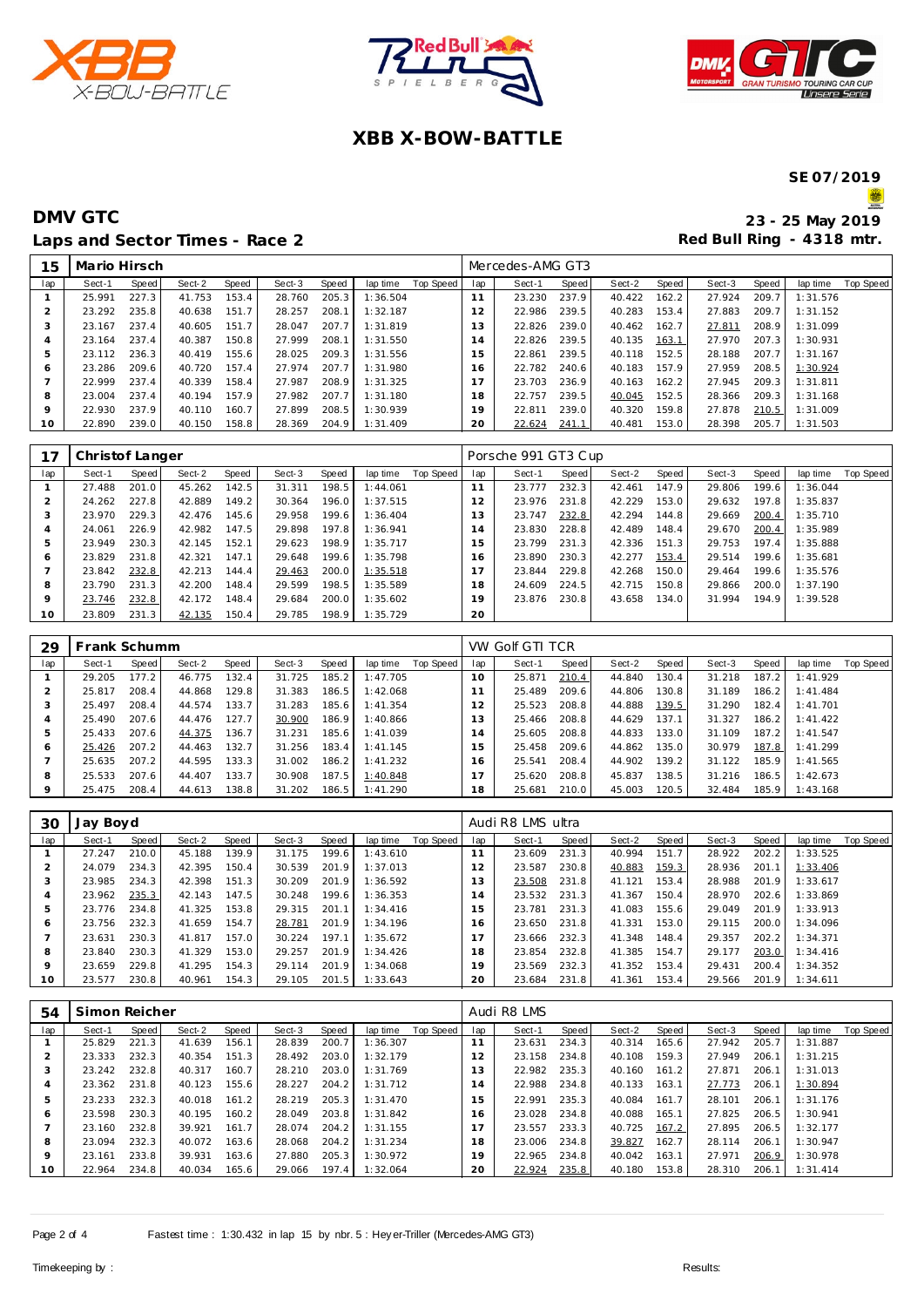





# **XBB X-BOW-BATTLE**

**SE 07/2019**

**AD** 

| 55      |        |       | Dietmar Haggenmüller |       |        |       |          |           |                | Audi R8 LMS |       |        |       |        |       |          |           |
|---------|--------|-------|----------------------|-------|--------|-------|----------|-----------|----------------|-------------|-------|--------|-------|--------|-------|----------|-----------|
| lap     | Sect-1 | Speed | Sect-2               | Speed | Sect-3 | Speed | lap time | Top Speed | lap            | Sect-1      | Speed | Sect-2 | Speed | Sect-3 | Speed | lap time | Top Speed |
|         | 27.493 | 206.0 | 44.125               | 145.6 | 30.640 | 201.5 | 1:42.258 |           | 11             | 23.195      | 234.3 | 40.522 | 153.0 | 28.891 | 205.3 | 1:32.608 |           |
|         | 24.712 | 221.7 | 41.979               | 167.2 | 29.071 | 201.5 | 1:35.762 |           | 12             | 23.162      | 234.8 | 40.651 | 156.5 | 28.747 | 205.7 | 1:32.560 |           |
| 3       | 23.766 | 231.3 | 40.873               | 164.6 | 28.530 | 203.0 | 1:33.169 |           | 13             | 23.204      | 234.3 | 40.706 | 158.8 | 28.666 | 204.2 | 1:32.576 |           |
| 4       | 23.553 | 232.3 | 40.960               | 158.8 | 28.878 | 202.2 | 1:33.391 |           | $\overline{4}$ | 23.158      | 234.8 | 40.656 | 158.8 | 28.549 | 203.4 | 1:32.363 |           |
| 5       | 23.710 | 232.3 | 40.933               | 164.6 | 28.865 | 203.4 | 1:33.508 |           | 5              | 23.291      | 233.8 | 40.381 | 160.7 | 28.664 | 205.3 | 1:32.336 |           |
| Ô       | 23.358 | 232.8 | 40.867               | 165.1 | 28.686 | 204.2 | 1:32.911 |           | 6              | 23.213      | 235.3 | 40.586 | 162.7 | 28.766 | 205.3 | 1:32.565 |           |
|         | 23.643 | 231.8 | 40.374               | 166.2 | 28.464 | 203.0 | 1:32.481 |           | 17             | 23.180      | 232.8 | 41.122 | 163.6 | 28.906 | 204.2 | 1:33.208 |           |
| 8       | 23.240 | 231.3 | 40.498               | 159.8 | 29.034 | 198.2 | 1:32.772 |           | 18             | 23.157      | 234.8 | 40.414 | 163.1 | 28.722 | 206.1 | 1:32.293 |           |
| $\circ$ | 23.341 | 233.3 | 40.470               | 153.8 | 29.091 | 203.0 | 1:32.902 |           | 19             | 23.183      | 233.8 | 40.555 | 162.2 | 28.698 | 206.5 | 1:32.436 |           |
| 10      | 23.333 | 233.8 | 40.521               | 153.0 | 28.861 | 204.5 | 1:32.715 |           | 20             | 23.255      | 233.8 | 40.593 | 166.2 | 29.131 | 205.7 | 1:32.979 |           |

| 63      | Jacob Erlbacher |       |        |       |        |       |          |           |              | Porsche 991 GT3 Cup |       |        |       |        |       |          |           |
|---------|-----------------|-------|--------|-------|--------|-------|----------|-----------|--------------|---------------------|-------|--------|-------|--------|-------|----------|-----------|
| lap     | Sect-1          | Speed | Sect-2 | Speed | Sect-3 | Speed | lap time | Top Speed | lap          | Sect-1              | Speed | Sect-2 | Speed | Sect-3 | Speed | lap time | Top Speed |
|         | 27.024          | 212.5 | 44.480 | 142.1 | 30.760 | 199.3 | 1:42.264 |           |              | 23.579              | 237.4 | 42.070 | 153.0 | 29.589 | 201.9 | 1:35.238 |           |
|         | 24.103          | 233.3 | 42.947 | 145.2 | 30.462 | 200.0 | 1:37.512 |           | 12           | 23.624              | 236.3 | 42.279 | 152.5 | 29.578 | 202.2 | 1:35.481 |           |
| 3       | 23.975          | 234.8 | 42.429 | 148.8 | 30.204 | 199.6 | 1:36.608 |           | 3            | 23.603              | 237.4 | 42.028 | 157.9 | 29.719 | 202.6 | 1:35.350 |           |
|         | 23.891          | 234.3 | 42.240 | 145.2 | 30.056 | 200.0 | 1:36.187 |           | <sup>4</sup> | 23.560              | 236.3 | 42.089 | 154.3 | 29.727 | 200.7 | 1:35.376 |           |
| 5       | 23.896          | 234.3 | 42.497 | 145.2 | 30.076 | 200.4 | 1:36.469 |           | 5            | 23.557              | 235.8 | 41.777 | 152.5 | 29.580 | 201.9 | 1:34.914 |           |
| 6       | 23.857          | 235.3 | 42.088 | 152.5 | 29.747 | 201.1 | 1:35.692 |           | 6            | 23.586              | 236.3 | 41.971 | 149.6 | 29.949 | 202.2 | 1:35.506 |           |
|         | 23.770          | 235.8 | 42.004 | 150.0 | 29.841 | 201.1 | 1:35.615 |           |              | 23.689              | 236.3 | 41.770 | 149.2 | 29.902 | 202.2 | 1:35.361 |           |
| 8       | 23.776          | 235.3 | 42.043 | 150.4 | 29.736 | 201.9 | 1:35.555 |           | 8            | 23.601              | 235.3 | 43.395 | 152.5 | 29.945 | 202.6 | 1:36.941 |           |
| $\circ$ | 23.666          | 236.3 | 41.795 | 151.3 | 29.722 | 201.1 | 1:35.183 |           | 19           | 24.031              | 204.4 | 42.308 | 152.5 | 29.921 | 202.2 | 1:36.260 |           |
| 10      | 23.695          | 236.3 | 41.743 | 153.4 | 29.579 | 201.9 | 1:35.017 |           | 20           |                     |       |        |       |        |       |          |           |

| 68  | Berthold Gruhn |       |        |       |        |       |          |           |                | Audi R8 LMS |       |        |       |        |       |          |           |  |  |
|-----|----------------|-------|--------|-------|--------|-------|----------|-----------|----------------|-------------|-------|--------|-------|--------|-------|----------|-----------|--|--|
| lap | Sect-1         | Speed | Sect-2 | Speed | Sect-3 | Speed | lap time | Top Speed | lap            | Sect-1      | Speed | Sect-2 | Speed | Sect-3 | Speed | lap time | Top Speed |  |  |
|     | 28.138         | 171.8 | 46.411 | 141.0 | 31.841 | 193.9 | 1:46.390 |           | $\mathbf{1}$   | 24.172      | 224.0 | 43.110 | 135.3 | 31.379 | 195.7 | 1:38.661 |           |  |  |
|     | 24.664         | 219.5 | 43.314 | 141.4 | 31.641 | 193.9 | 1:39.619 |           | 12             | 24.505      | 226.9 | 44.450 | 136.4 | 32.302 | 196.7 | 1:41.257 |           |  |  |
| 3   | 24.446         | 224.5 | 43.621 | 140.3 | 31.150 | 196.0 | 1:39.217 |           | 3              | 24.173      | 227.3 | 42.796 | 141.7 | 30.604 | 197.4 | 1:37.573 |           |  |  |
|     | 24.244         | 225.0 | 43.256 | 145.6 | 31.661 | 180.3 | 1:39.161 |           | $\overline{a}$ | 24.227      | 225.4 | 42.704 | 142.5 | 30.463 | 197.1 | 1:37.394 |           |  |  |
| 5   | 24.818         | 224.0 | 43.620 | 144.8 | 31.579 | 194.2 | 1:40.017 |           | 5              | 24.215      | 222.6 | 43.350 | 149.6 | 30.717 | 197.8 | 1:38.282 |           |  |  |
| 6   | 24.621         | 221.3 | 43.832 | 145.2 | 31.359 | 196.4 | 1:39.812 |           | 16             | 24.763      | 219.9 | 44.758 | 153.0 | 30.971 | 194.9 | 1:40.492 |           |  |  |
|     | 24.415         | 223.6 | 43.474 | 145.9 | 31.182 | 195.3 | 1:39.071 |           | $\overline{7}$ | 24.349      | 226.4 | 43.066 | 140.6 | 30.794 | 197.1 | 1:38.209 |           |  |  |
| 8   | 24.451         | 222.2 | 43.062 | 145.9 | 31.179 | 196.0 | 1:38.692 |           | 18             | 24.234      | 227.8 | 43.038 | 147.1 | 30.798 | 193.5 | 1:38.070 |           |  |  |
| 9   | 24.345         | 223.1 | 42.849 | 149.6 | 30.744 | 198.2 | 1:37.938 |           | 19             | 24.917      | 223.6 | 43.037 | 142.5 | 31.565 | 195.7 | 1:39.519 |           |  |  |
| 10  | 24.206         | 224.0 | 42.805 | 145.2 | 30.800 | 197.1 | 1:37.811 |           | 20             |             |       |        |       |        |       |          |           |  |  |

| 69      | Mario Plachutta |       |        |       |        | Mercedes AMG GT3 |          |           |     |        |       |        |       |        |       |          |           |
|---------|-----------------|-------|--------|-------|--------|------------------|----------|-----------|-----|--------|-------|--------|-------|--------|-------|----------|-----------|
| lap     | Sect-1          | Speed | Sect-2 | Speed | Sect-3 | Speed            | lap time | Top Speed | lap | Sect-1 | Speed | Sect-2 | Speed | Sect-3 | Speed | lap time | Top Speed |
|         | 25.439          | 230.3 | 41.313 | 159.3 | 28.680 | 203.0            | 1:35.432 |           | 77  | 23.149 | 234.3 | 40.391 | 161.2 | 28.075 | 204.9 | 1:31.615 |           |
| ∠       | 23.408          | 232.3 | 40.495 | 159.3 | 28.406 | 204.2            | 1:32.309 |           |     | 22.990 | 235.8 | 40.018 | 163.6 | 27.832 | 205.3 | 1:30.840 |           |
| 3       | 23.207          | 232.8 | 40.270 | 159.3 | 28.334 | 203.0            | 1:31.811 |           | 3   | 22.922 | 236.3 | 40.163 | 159.3 | 28.040 | 205.3 | 1:31.125 |           |
| 4       | 23.208          | 232.8 | 40.306 | 157.0 | 28.230 | 204.9            | 1:31.744 |           | 14  | 22.966 | 235.3 | 39.956 | 167.7 | 28.052 | 204.9 | 1:30.974 |           |
| ь       | 23.125          | 233.3 | 40.070 | 160.7 | 28.330 | 205.3            | 1:31.525 |           | - 5 | 22.979 | 236.3 | 39.993 | 162.2 | 28.138 | 205.3 | 1:31.110 |           |
| 6       | 23.431          | 231.8 | 40.072 | 162.2 | 28.098 | 203.8            | 1:31.601 |           | 6   | 23.018 | 235.3 | 40.040 | 166.2 | 28.370 | 199.3 | 1:31.428 |           |
|         | 23.086          | 233.3 | 40.091 | 161.7 | 28.130 | 203.8            | 1:31.307 |           |     | 24.078 | 235.3 | 41.135 | 160.7 | 28.071 | 204.9 | 1:33.284 |           |
| 8       | 23.014          | 233.3 | 39.983 | 162.7 | 28.082 | 203.8            | 1:31.079 |           | 8   | 23.076 | 237.4 | 39.970 | 168.2 | 28.519 | 204.2 | 1:31.565 |           |
| $\circ$ | 23.061          | 234.8 | 40.048 | 163.1 | 27.995 | 204.9            | 1:31.104 |           | 19  | 22.975 | 237.9 | 40.095 | 169.8 | 28.135 | 205.3 | 1:31.205 |           |
| 10      | 22.962          | 235.3 | 39.901 | 164.6 | 29.136 | 201.1            | 1:31.999 |           | 20  | 23.080 | 237.4 | 39.854 | 172.0 | 28.687 | 204.5 | 1:31.621 |           |

| 75  | Thomas Langer |       |        |       |        | Porsche 991 GT3 Cup |          |           |                |        |       |        |       |        |       |          |           |
|-----|---------------|-------|--------|-------|--------|---------------------|----------|-----------|----------------|--------|-------|--------|-------|--------|-------|----------|-----------|
| lap | Sect-1        | Speed | Sect-2 | Speed | Sect-3 | Speed               | lap time | Top Speed | lap            | Sect-1 | Speed | Sect-2 | Speed | Sect-3 | Speed | lap time | Top Speed |
|     | 27.412        | 197.7 | 45.232 | 137.1 | 30.645 | 197.4               | 1:43.289 |           |                | 24.040 | 233.3 | 42.282 | 148.8 | 30.143 | 197.4 | 1:36.465 |           |
| 2   | 24.367        | 233.3 | 42.437 | 146.7 | 30.300 | 197.8               | 1:37.104 |           | 2              | 23.905 | 233.3 | 42.031 | 147.5 | 30.136 | 198.2 | 1:36.072 |           |
| 3   | 24.271        | 230.8 | 42.302 | 147.5 | 30.160 | 198.2               | 1:36.733 |           | 3              | 24.156 | 232.8 | 42.106 | 141.4 | 30.054 | 198.9 | 1:36.316 |           |
| 4   | 24.361        | 231.3 | 43.274 | 148.8 | 30.119 | 198.2               | 1:37.754 |           | $\overline{a}$ | 24.072 | 232.8 | 42.112 | 147.1 | 30.071 | 197.4 | 1:36.255 |           |
| 5   | 24.057        | 232.8 | 42.358 | 142.9 | 29.930 | 198.2               | 1:36.345 |           | 5              | 24.129 | 232.8 | 42.153 | 146.7 | 30.401 | 198.2 | 1:36.683 |           |
| 6   | 24.058        | 232.8 | 43.029 | 133.7 | 30.376 | 197.8               | 1:37.463 |           | 6              | 24.325 | 219.5 | 43.027 | 143.6 | 29.999 | 198.9 | 1:37.351 |           |
|     | 24.063        | 231.3 | 42.218 | 145.6 | 30.017 | 195.3               | 1:36.298 |           | 17             | 23.941 | 233.8 | 42.443 | 143.2 | 30.579 | 196.7 | 1:36.963 |           |
| 8   | 24.206        | 231.8 | 42.119 | 147.5 | 30.192 | 198.2               | 1:36.517 |           | 18             | 24.624 | 231.8 | 42.369 | 145.9 | 30.605 | 198.2 | 1:37.598 |           |
| 9   | 24.082        | 232.3 | 42.172 | 150.0 | 29.918 | 197.8               | 1:36.172 |           | 19             | 24.042 | 234.3 | 42.114 | 150.4 | 30.143 | 195.7 | 1:36.299 |           |
| 10  | 24.242        | 232.3 | 42.270 | 144.4 | 30.052 | 198.5               | 1:36.564 |           | 20             |        |       |        |       |        |       |          |           |